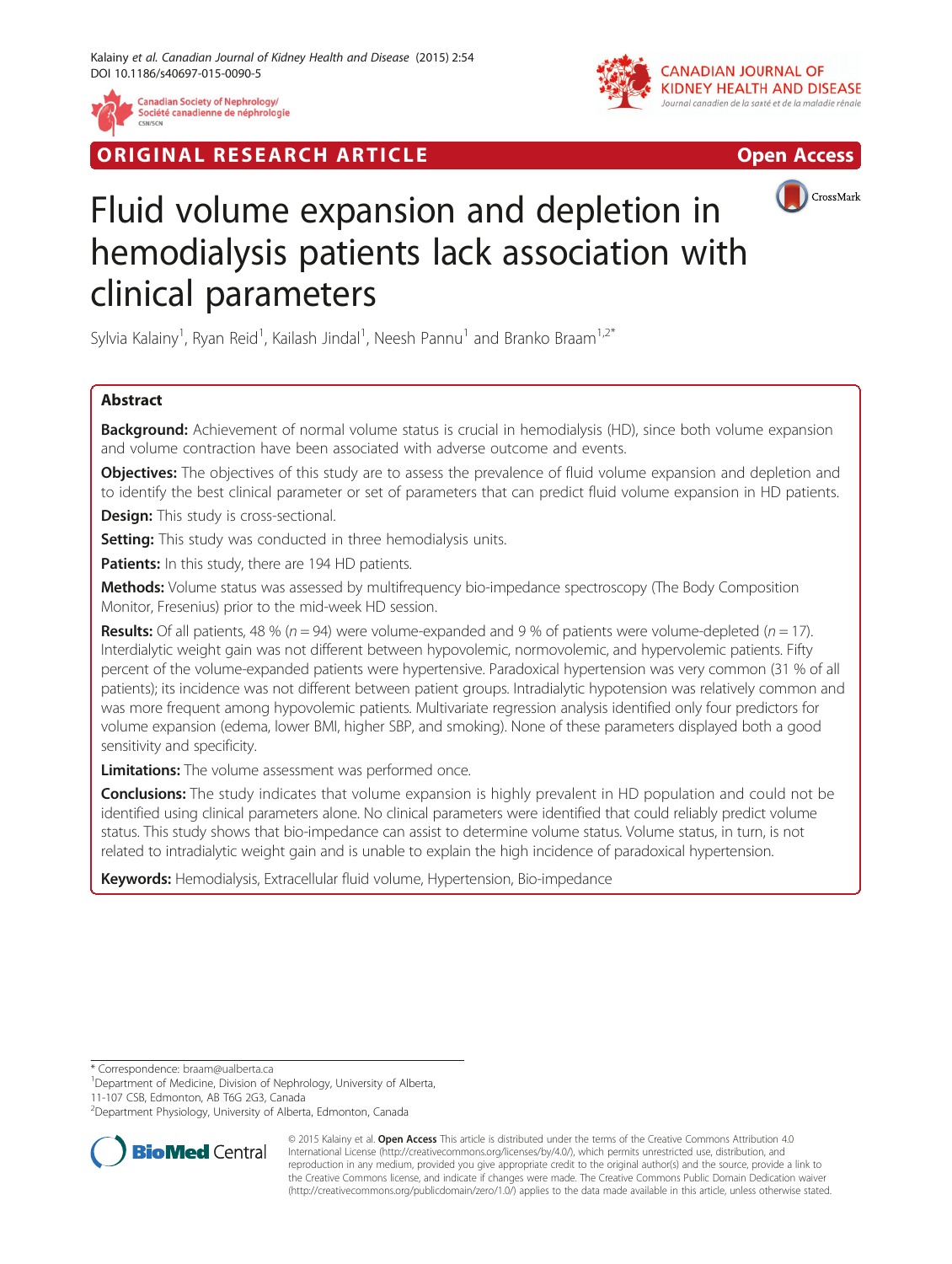## Abrégé

Mise en contexte: L'atteinte d'une volémie normale est primordiale dans le suivi des patients sous hémodialyse. Les états d'expansion et de contraction du volume hydrique sont associés aux complications majeures de l'insuffisance rénale et à une issue défavorable de la maladie.

Objectifs de l'étude: Cette étude visait à évaluer la prévalence de l'expansion et de la déplétion des fluides en situation d'hémodialyse. On a également voulu identifier les paramètres cliniques qui pourraient permettre de prévoir les épisodes d'expansion de volume hydrique chez les patients dialysés.

Cadre et type d'étude: Il s'agit d'une étude transversale qui s'est tenue dans trois unités d'hémodialyse, sur un total de 194 patients.

Methodes: La volémie des Par spectroscopie de bio-impédance à multifréquence (« Body composition Monitor » de Fresenius) tout juste avant la séance d'hémodialyse prévue en milieu de semaine.

Résultats: De tous les patients qui ont participé à l'étude, une proportion de 48 % (n = 94) était en situation d'expansion volumique alors que 9 % (n = 17) se trouvaient en état de déplétion. Toutefois, la prise de poids interdialytique était semblable pour tous les patients, qu'ils aient été hypovolémiques, normovolémiques ou hypervolémiques avant la séance d'hémodialyse. Il est à noter que la moitié des patients (50 %) en situation d'expansion volémique souffraient également d'hypertension artérielle. De fait, l'hypertension artérielle paradoxale s'est avérée répandue parmi les patients dialysés (31 %), mais aucune variation notable de son incidence n'a été observée dans les différents groupes. Les cas d'hypotension intradialytiques quant à eux, se sont avérés relativement courants, particulièrement chez les sujets hypovolémiques avant la séance d'hémodialyse. L'analyse par régression multivariée n'a révélé que quatre indicateurs susceptibles d'aider à prévoir les épisodes d'expansion de volume : la présence d'œdème, un indice de masse corporelle faible, une pression artérielle systolique élevée avant l'hémodialyse, ainsi que le fait de fumer. Cependant, aucun de ces paramètres n'a présenté une spécificité au plan diagnostique ni une sensibilité particulière pour prévoir les épisodes d'expansion de volume.

Limites de l'étude: La volémie des participants n'a été mesurée qu'une seule fois lors de cette étude.

Conclusion: L'étude a révélé une prévalence élevée de l'expansion du volume hydrique chez les patients sous hémodialyse, mais il a été impossible de la détecter à l'aide des paramètres cliniques utilisés. Qui plus est, aucun des paramètres mesurés n'a permis d'anticiper avec certitude des variations de la volémie. Concernant la bio-impédance, les résultats ont révélé qu'elle pourrait aider à évaluer l'expansion de volume chez les patients dialysés. En revanche, cette dernière ne peut être associée directement à la prise de poids intradialytique pas plus qu'elle ne peut à elle seule expliquer la forte incidence d'hypertension artérielle paradoxale.

## What was known before

Prevalence of extracellular fluid volume expansion has been previously reported to be high.

#### What this adds

The present study confirms the high prevalence of volume expansion and indicates that this cannot be estimated by clinical parameters. Moreover, the study adds that volume contraction is also relatively common. Last, volume status is not related to intradialytic weight gain and is unable to explain the high incidence of paradoxical hypertension.

## Background

Accurate assessment of volume status (VS) remains one of the greatest challenges in the treatment of hemodialysis (HD) patients [[1\]](#page-7-0). Chronic volume expansion contributes to hypertension, left ventricular hypertrophy, and heart failure in HD patients [[2](#page-7-0)–[6](#page-7-0)]. Conversely, volume

contraction could predispose the HD patient to intradialytic hypotension, cramps, arrhythmias, cardiac stunning, and reduced well-being after treatment [\[2\]](#page-7-0). Therefore, adequate extracellular fluid volume (ECFV) control is crucial for blood pressure regulation and for prevention of cardiovascular complications in this population [[7](#page-7-0)].

Clinical assessment of volume expansion by assessing blood pressure, edema, and central venous pressure has limitations [\[8](#page-8-0)–[11](#page-8-0)]. Interdialytic weight gain (IDWG) is not sufficient to assess volume expansion since it does not necessarily correlate with ECFV expansion [\[12](#page-8-0)]. The inferior vena cava collapse index [[2](#page-7-0)], ultrasound assisted assessment of pulmonary fluid content [[13\]](#page-8-0), and echocardiography [[2\]](#page-7-0) are helpful to assess volume status, but they do not provide an estimate of total ECFV expansion or depletion and are impractical for usage in clinical practice. Multifrequency bio-impedance spectroscopy is a convenient method to assess extracellular and intracellular fluid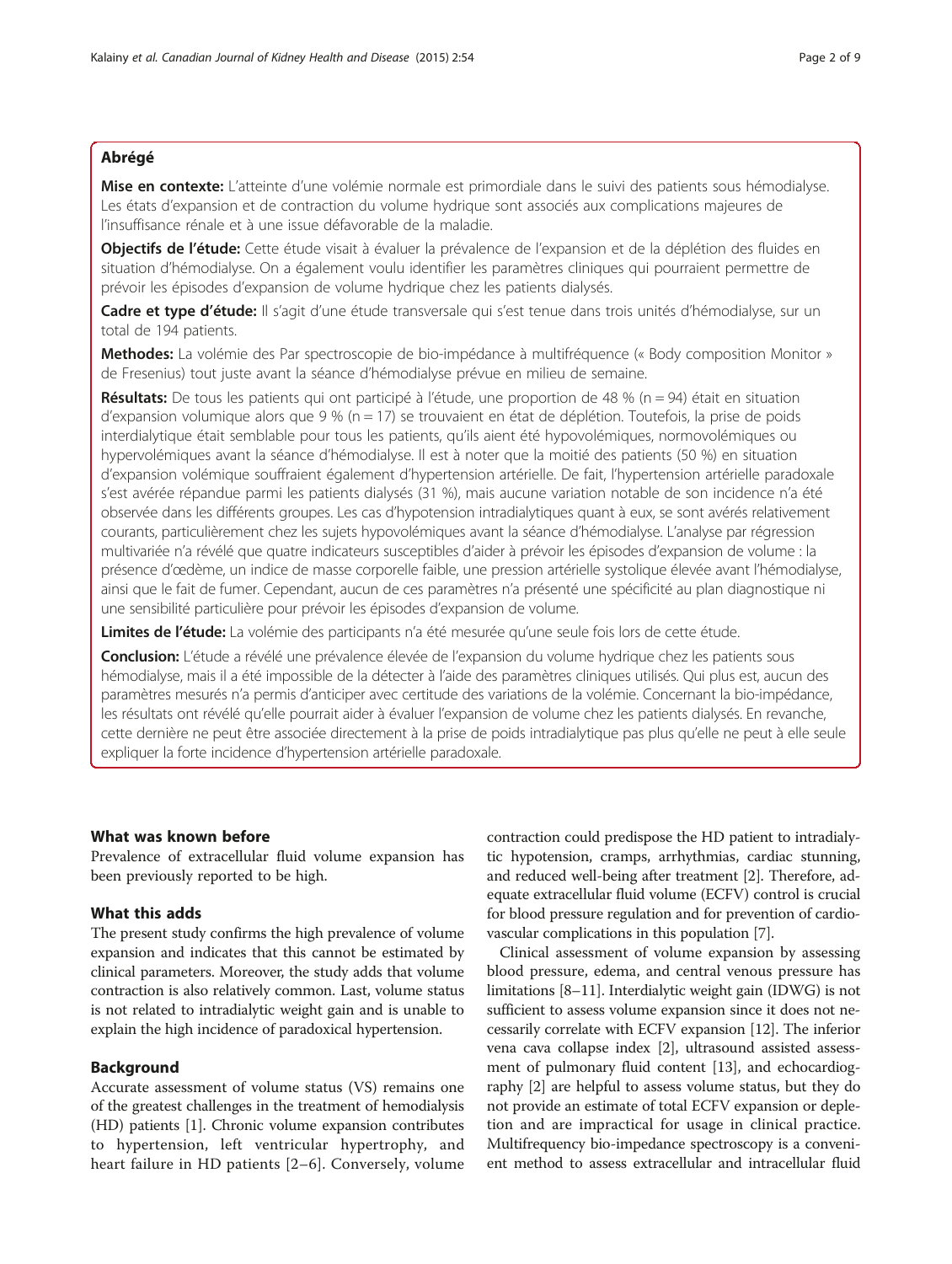volume [\[14](#page-8-0)]. This method has been validated against gold standard dilution methods [\[14, 15](#page-8-0)] and is applicable in the setting of HD [[16](#page-8-0)].

Given the mortality associated with ECFV expansion [[6,](#page-7-0) [17](#page-8-0)] and the knowledge that adequate volume control provides better control of blood pressure [[18](#page-8-0)], more accurate objective methods for volume assessment would be valuable. In the current study, we tested the hypothesis that volume expansion is highly prevalent in HD patients, likely due to the inability to judge volume status from clinical parameters. Bio-impedance spectroscopy was applied to assess volume status in an in-center HD population and compared with clinical volume assessment. Our aims were (1) to assess the prevalence of volume expansion and volume depletion in our HD population using bio-impedance spectroscopy measurements, (2) to investigate the association between clinical parameters and volume status as assessed by bio-impedance, and (3) to search for a set of clinical parameters that best predict volume status in HD patients.

## **Methods**

## Patients

Two hundred HD sequential adult patients were included in the study. Inclusion criteria included all prevalent HD patients who agreed to participate in the study in three HD units of the Northern Alberta Renal Program. Patients were not included or excluded based on their blood pressure. Exclusion criteria were as follows: patients with a pacemaker or implanted defibrillator, amputation, and metallic prosthesis. Six patients were excluded from the analysis since they were new hemodialysis starts (<6 weeks) before the measurement. Ethics approval was obtained from the Human Research Ethics Board at the University of Alberta Hospital. All patients included in the study provided written informed consent.

## Evaluation of volume status

The Body Composition Monitor (BCM, Fresenius Medical Care, Bad Homburg, Germany) is a multifrequency bioimpedance device that provides a convenient method to obtain extracellular fluid volume (ECFV) and has been validated previously [\[19\]](#page-8-0). The BCM uses the same technology as the HYDRA ECF/ICF 4200 platform (Xitron, San Diego, USA) used in this validation study. Overhydration is calculated by comparison of the measured ECFV with the predicted ECFV using a physiological model [[20](#page-8-0)] with adjustments for subjects with high body mass index [[21](#page-8-0)]. Measurements were performed at one occasion in triplicate with the device. Measurements were performed before the start of mid-week HD treatment with the patients in supine position for 10 min. Electrodes were applied on the ipsilateral arm and foot of the non-AV-fistula side. The BCM measures the impedance of different body compartments at 50 different frequencies between 5 and 1000 kHz. The BCM calculates volume status (VS) which is expressed as volume excess or depletion in liters compared to the estimated normal ECFV. The accuracy of bio-impedance in ECFV is estimated to be within −0.4 ± 1.4 L when compared to dilution methods [\[19](#page-8-0)]. To facilitate comparison between patients, the volume status was normalized to estimated extracellular fluid volume (VS/ ECFV). The patient population was divided into hypovolemic, normovolemic, and hypervolemic groups. Volume contraction was considered more than 7 % below normal ECFV (equivalent to 1.1 L below normal ECFV) prior the mid-week HD session. Normovolemia was considered any measurement between −7 and +7 % relative to normal ECFV. Volume expansion was considered more than 7 % above normal ECFV (equivalent to 1.1 L above normal ECFV). The 7 % cutoff point was based on the thought that with a 75 mmol/d sodium intake, patients ideally swing from −1.1 below normal ECFV after their run to +1.1 L above normal ECFV before the next run.

#### Clinical and biochemical parameters

Clinical parameters collected include pre- and postdialysis blood pressure for the same session and five previous sessions. BP was measured in the sitting position. Hypertension was considered if the average pre-dialysis BP exceeded 140/90 mmHg for the current and the four previous sessions or if the patient had a history of hypertension as defined by being prescribed antihypertensive medication. The prevalence of hypertension was calculated from this composite data. Intradialytic hypotension was defined as post-dialysis SBP falling below 100 mmHg and the difference between pre-dialysis SBP and postdialysis SBP >20 mmHg with accompanying clinical symptoms during dialysis that required an intervention or cessation of ultrafiltration [[22\]](#page-8-0). As there is no widely accepted definition of paradoxical hypertension [\[23](#page-8-0)], we considered it as a rise of SBP of >20 mmHg during or after dialysis with post-dialysis BP exceeding 140/ 90 mmHg. Patients were considered to have diabetes if it was mentioned in their charts or if the patient was on anti-diabetic medications. Pedal edema was assessed as present or absent. Dry weight (DW) was obtained from the patient charts. IDWG for the previous five sessions was recorded. IDWG was calculated by subtracting the post-dialysis weight of previous HD session from the predialysis weight of the index HD session. To determine the correlation between IDWG and volume expansion, IDWG more than 7 % of ideal ECFV was considered elevated. All biochemical parameters (plasma Na, K, serum albumin, WBCs, urea reduction ratio, and cholesterol level) were obtained from the most recent monthly blood work of the patient. Clinical volume assessment was performed weekly by rounding physicians. Dialysate sodium composition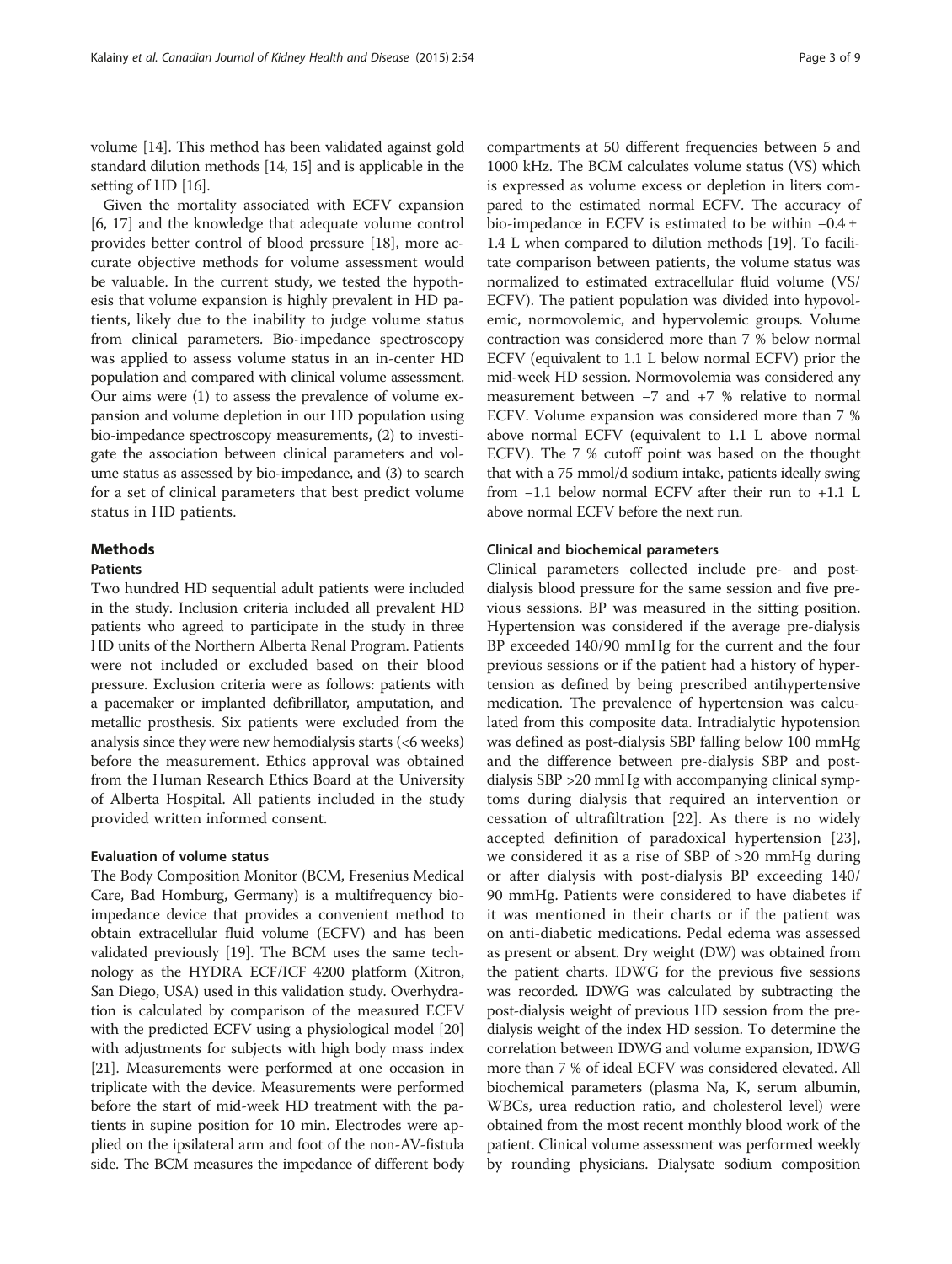was 137 mmol/L for all patients regardless of their plasma sodium concentration.

#### Statistical analysis

Continuous data are expressed as mean ± standard deviation. Categorical variables are expressed as percentage of total. One way ANOVA was used for univariate comparisons. Bonferroni multiple comparison test was used to detect between group differences when ANOVA showed a statistically significant result. Pearson's test was used for univariate correlations. Multiple linear regression was performed with VS/ECFV% (volume status/extracellular fluid volume) as the target variable, to find predictors for volume expansion. Variables selected for the multivariate model based on a significant univariate analysis with a  $P$  value <0.10. Sensitivity and specificity were calculated using standard formulae. All data analysis was done with Graph prism (Graphpad 5, San Diego, CA, USA) and SPSS version 21 (SPSS Inc., Chicago, IL, USA). A  $P$  value <0.05 was considered statistically significant.

#### Results

#### General characteristics of the study population

Forty-five percent of the 194 participants were hypertensive as classified by the average pre-dialysis blood pressure for five HD sessions. On average patients displayed volume expansion with an average volume status of +7.8 % (volume expansion related to ECFV). Antihypertensive medication was prescribed in 48 % of patients. Most commonly prescribed were beta-blockers (26 %), calcium channel blockers (21 %), and angiotensin-converting enzyme inhibitors (12 %) Angiotensin receptor blockers and loop diuretics were prescribed in 3 and 14 % of patients, respectively. Characteristics of the patients are displayed in Table 1.

## Prevalence of volume abnormalities

VS of all patients is shown in Fig. [1](#page-4-0). In 43 % of the patients VS was normal (between −7 % and +7 % of the ideal ECFV); 48 % percent of all patients displayed >7 % ECFV expansion. Of these, 47 % (23 % of all patients) exhibited volume expansion >15 % of ECFV. Volume

Table 1 Characteristics of the study population

| Characteristics               | All patients ( $n = 194$ ) | Hypovolemic $(n = 17)$ | Normovolemic $(n = 83)$ | Hypervolemic ( $n = 94$ ) | $P$ value  |
|-------------------------------|----------------------------|------------------------|-------------------------|---------------------------|------------|
| VS, L (assessed by BCM)       | $1.1 \pm 2$                | $-2.1 \pm 0.6$         | $0.1 \pm 0.7^{\rm a}$   | $2.6 \pm 1.5^{b,c}$       | $< 0.001*$ |
| VS/ECFV% (assessed by BCM)    | $7.8 \pm 12$               | $-12 \pm 3.4$          | $0.9 \pm 4^a$           | $17 \pm 10^{b,c}$         | $< 0.001*$ |
| Clinical target weight        | $72 \pm 22$                | $85 \pm 28$            | $74 \pm 21$             | $69 \pm 20^{\circ}$       | $0.014*$   |
| VS, L (clinically assessed)   | $2.2 \pm 2.0$              | $2.1 \pm 1.3$          | $1.7 \pm 1.5$           | $2.5 \pm 2.3^{b}$         | $0.016*$   |
| VS/ECFV (clinically assessed) | $0.2 + 1.2$                | $11.6 \pm 8.2$         | $10 \pm 9$              | $16.8 \pm 15^{b}$         | $0.001*$   |
| Gender, M/F                   | 115/79                     | 10/7                   | 47/36                   | 58/36                     | 0.702      |
| Age, years                    | $61 \pm 15$                | $60 \pm 16$            | $60 \pm 16$             | $62 \pm 15$               | 0.788      |
| Diabetes, %                   | 45 %                       | 47 %                   | 3 %                     | 54 % <sup>c</sup>         | $0.035*$   |
| Smoking, %                    | 11 %                       | 0%                     | 6 %                     | $17 \%$                   | $0.02*$    |
| Edema, %                      | 28 %                       | $0\%$                  | 9 %                     | 47 %b,c                   | $< 0.001*$ |
| Obesity, %                    | 26 %                       | 47 %                   | 30 %                    | $19 \%$ <sub>b,c</sub>    | $0.001*$   |
| Pre-HD-SBP, mmHq              | $131 \pm 25$               | $128 \pm 26$           | $129 \pm 26$            | $137 \pm 25$              | 0.088      |
| Pre-HD-DBP, mmHg              | $71 \pm 16$                | $70 \pm 15$            | $72 \pm 18$             | $72 \pm 16$               | 0.843      |
| Pre-HD-PP, mmHq               | $60 \pm 22$                | $59 \pm 29$ b          | $57 \pm 19$             | $65 \pm 19^{b}$           | $0.025*$   |
| Pre-HD-MAP, mmHg              | $91 \pm 17$                | $89 \pm 14$            | $91 \pm 19$             | $94 \pm 17$               | 0.418      |
| HTN, %                        | 45 %                       | 41 %                   | 36 %                    | 54 % <sup>c</sup>         | $0.015*$   |
| Antihypertensive              | 48 %                       | 24 %                   | 45 %                    | 54 %                      | 0.057      |
| Intradialytic hypotension     | 17 %                       | 35 %                   | 20 %                    | $11\%^{\rm b}$            | $0.007*$   |
| Paradoxical hypertension      | 31 %                       | 35 %                   | 29 %                    | 32 %                      | 0.840      |
| Plasma sodium, mmol/L         | $136 \pm 3$                | $136 \pm 2.6$          | $137 \pm 3$             | $135.5 \pm 3^{c}$         | $0.002*$   |
| Serum potassium, mEg/L        | $4.7 \pm 0.6$              | $4.8 \pm 0.6$          | $4.6 \pm 0.6$           | $4.8 \pm 0.7$             | 0.163      |
| Albumin, g/L                  | $36 \pm 3.5$               | $36 \pm 4$             | $37 \pm 3$ .            | $36 \pm 3.5$              | 0.184      |

VS volume status, VS/ECFV volume status/extracellular fluid volume, pre-HD-SBP pre-hemodialysis systolic blood pressure, pre-HD-DBP pre-hemodialysis diastolic blood pressure, pre-HD-PP pre-hemodialysis pulse pressure, pre-HD-MAP pre-hemodialysis mean arterial pressure, HTN hypertension

<sup>a</sup>Significant difference between hypovolemic and normovolemic

<sup>b</sup>Significant difference between hypovolemic and hypervolemic

<sup>c</sup>Significant difference between normovolemic and hypervolemic

 $*P < 0.05$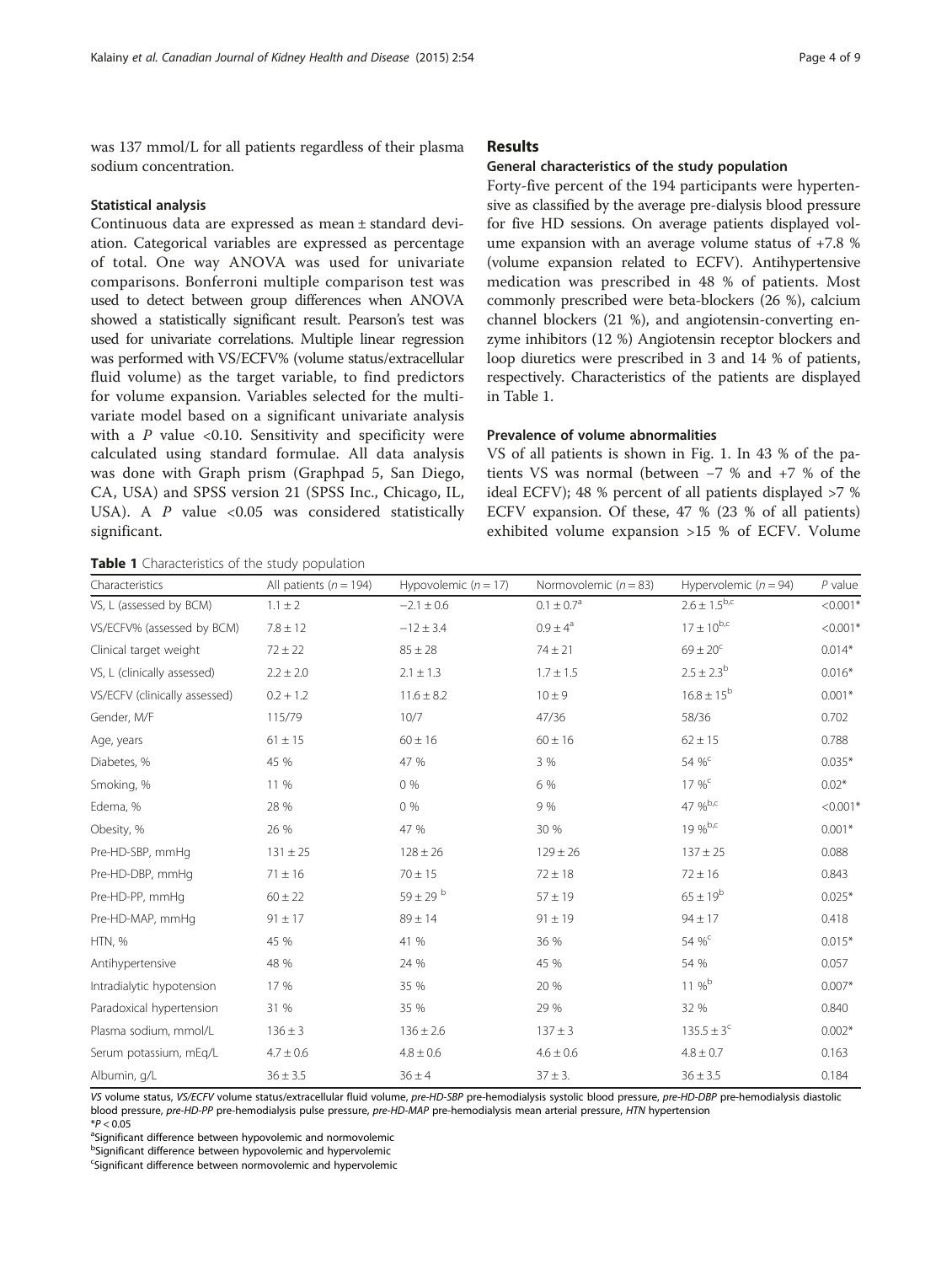<span id="page-4-0"></span>

contraction of >7 % was observed in 9 % of the patients. Interestingly, clinically assessed fluid overload (in percentage of normal ECFV) in the hypervolemic group was significantly higher than the normovolemic group but not different from the hypovolemic group. Clinically assessed volume status and volume status assessed by the BCM were correlated, yet the slope was 0.265 and patients were estimated to be 11 % fluid overload clinically at the point where the BCM did not detect any fluid overload.

## Comparison of characteristics of hypovolemic, normovolemic, and hypervolemic patients

Hypertension, diabetes, smoking, and edema were more common and intradialytic hypotension less common in hypervolemic patients. Pulse pressure was higher in hypervolemic patients. When patients with mild volume

expansion (+7 % < VS/ECFV < +15 %) were compared to patients with severe volume expansion (VS/ECFV > +15 %), incidence of edema and plasma potassium was higher in patients with severe volume expansion. No other clinical parameters were different between these patients. IDWG/ECFV displayed wide variation yet IDWG/ECFV and VS/ECFV were not correlated (Fig. [2;](#page-5-0)  $r^2 = 0.009945$ ,  $P = 0.19$ .

## Relation between blood pressure and volume status as assessed by bio-impedance

Twenty eight percent of the patients had hypertension and ECFV expansion. Of all patients, 23.5 % were normotensive and normovolemic and 19.5 % had normal blood pressure despite volume expansion. The majority of volume-expanded patients had normal blood pressure. Pre-dialysis BP was not significantly different between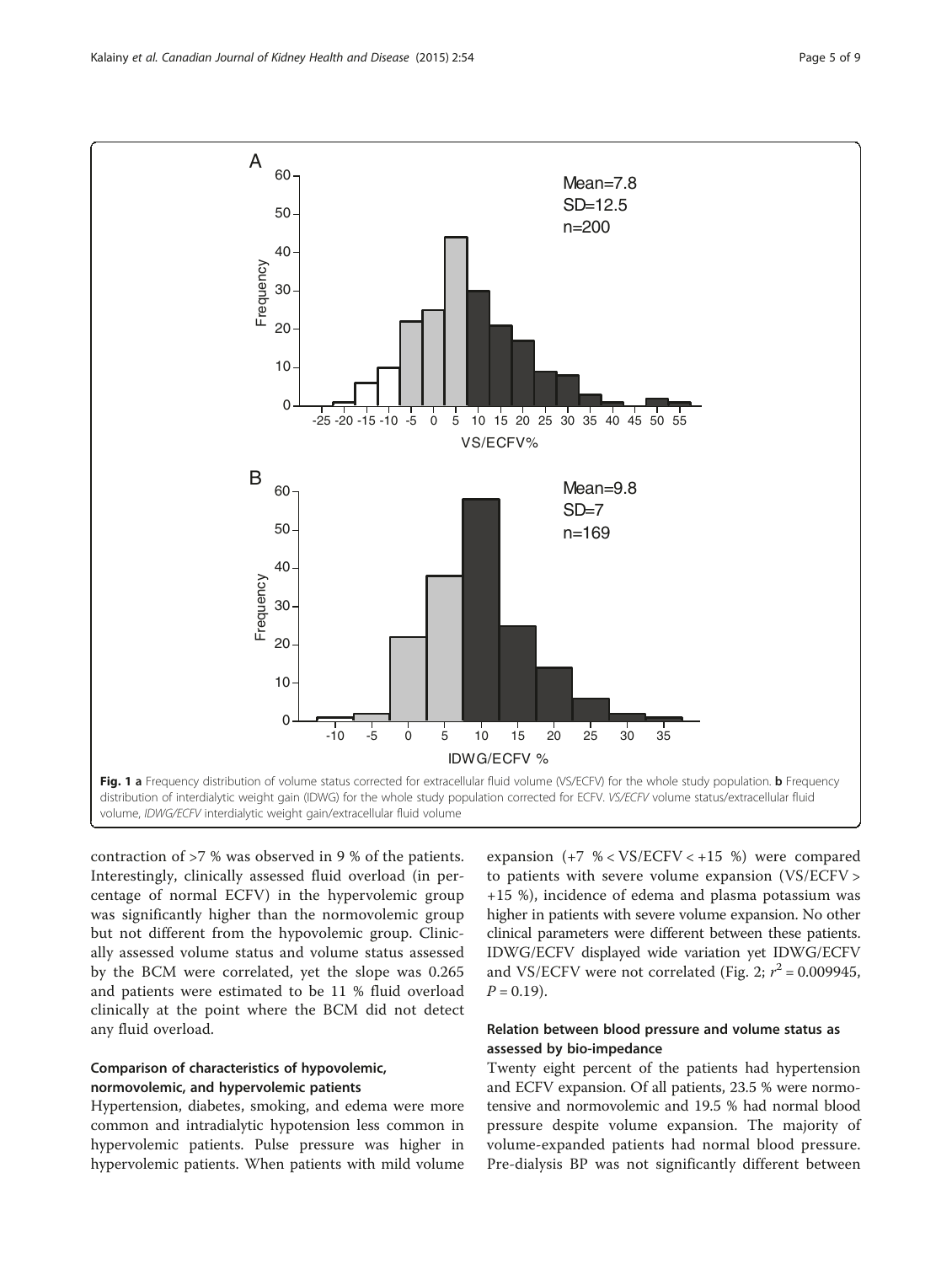groups. Only Pre-dialysis PP was significantly higher in normovolemic patients compared to hypovolemic patients. Only pre-dialysis SBP showed a weak correlation to VS corrected for ECFV.

## Incidence of intradialytic hypotension and paradoxical hypertension

Intradialytic hypotension was found in 17 % of patients. Intradialytic hypotension was significantly more common in hypovolemic patients ( $P = 0.007$ ). The incidence of paradoxical hypertension was high (31 %), yet prevalence was not different between groups. The distribution of severity of paradoxical hypertension is shown in Fig. 3.

## Clinical parameters and volume expansion

After univariate analysis, nine variables were included in the multiple regression model (DM, HTN, edema, BMI, smoking, pre-HD-PP, pre-HD-SBP, sodium, and albumin).

Edema, lower BMI, SBP, and smoking were significant predictors for volume expansion (Table [2\)](#page-6-0). Relative risk was most pronounced for edema (Table [3\)](#page-6-0). Sensitivity, specificity, and positive and negative predictive values for the four individual parameters are shown in Table [3](#page-6-0) and precluded the development of a robust volume expansion score. The cutoff points for calculating sensitivity and specificity for continuous variables were 140 mmHg for SBP and 25 for BMI, respectively.

20 25 30 35 40 45 50 55 60 65 70 75 80 85

SBP Diff. mmHg

Fig. 3 Frequency distribution of severity of paradoxical hypertension, illustrated as rise in SBP in mmHg (post-dialysis SBP—pre-dialysis SBP), average rise of SBP from pre- to post-dialysis was 38 mmHg. SBP

## **Discussion**

0

systolic blood pressure

5

10

Frequency

Frequency

15

20

In the current study, ECFV expansion as assessed by bioimpedance in in-center HD patients was highly prevalent. ECFV contraction was also observed and was more frequently associated with intradialytic hypotension. Paradoxical hypertension was highly prevalent and not associated with volume status. Several clinical parameters were more prevalent in HD patients with ECFV expansion, however, were not sufficiently sensitive and specific to be applied to robustly assess volume status.

Fluid volume expansion in HD patients is a wellrecognized problem [\[12, 24\]](#page-8-0) associated with hypertension [[2, 3](#page-7-0)], left ventricular hypertrophy, dilated cardiomyopathy [[4\]](#page-7-0), heart failure, and eventually with high mortality [[5, 6](#page-7-0)]. Strikingly, about 50 % of our patients displayed mild to severe ECFV expansion of >7 % of ECFV. Moderate to severe ECFV expansion of >15 % of ECFV was observed in 23 % of the patients, despite frequent routine clinical volume assessment. Previous studies using bio-impedance for quantification of volume status reported slightly lower [[25](#page-8-0)] or similarly high prevalence of ECFV expansion [[4](#page-7-0), [5](#page-7-0)]. Of note, volume status and interdialytic weight gain were not correlated in the current study. This implies that strategies to improve volume status need to separately address dry weight and dietary salt intake to

<span id="page-5-0"></span>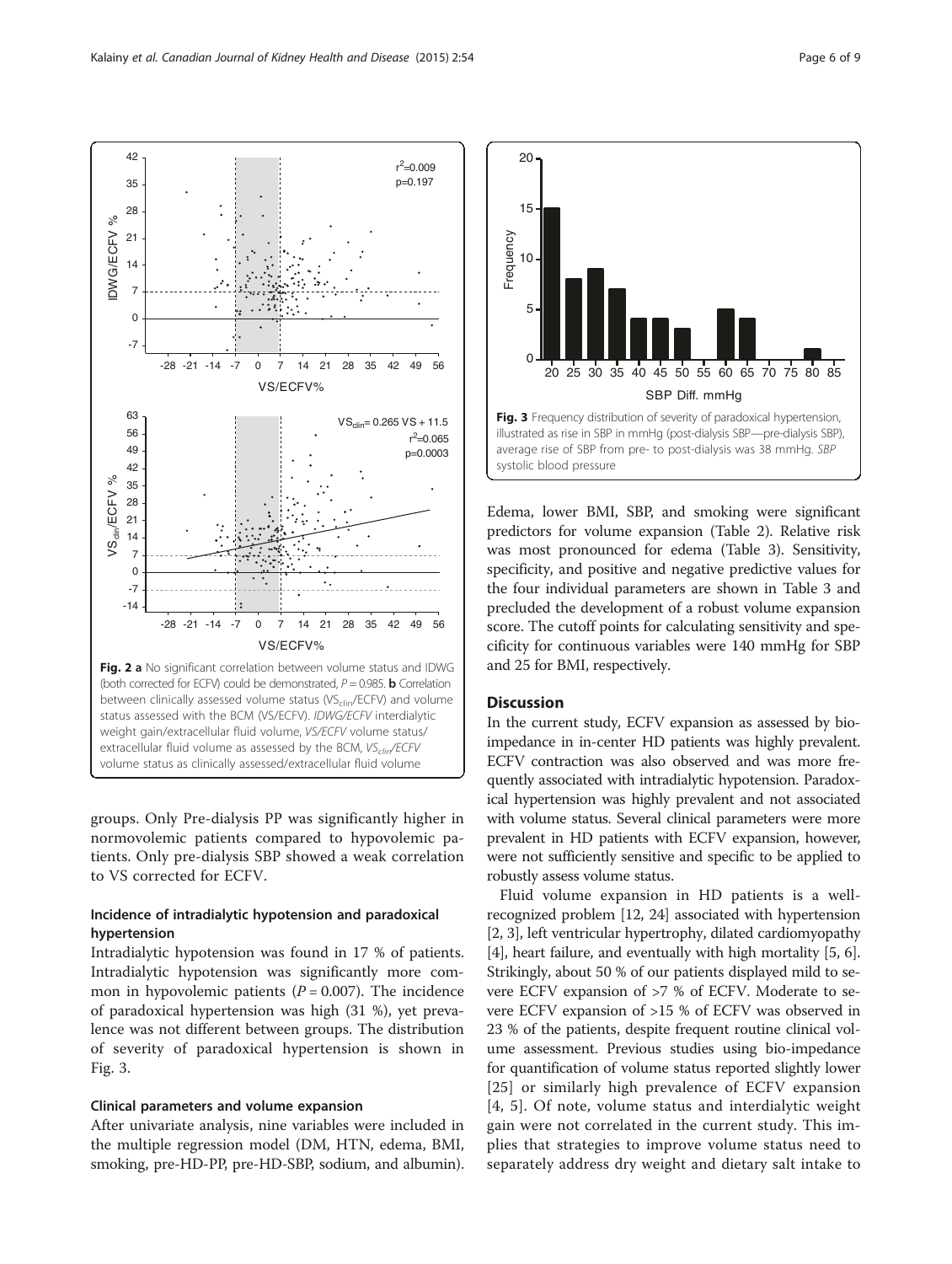| Parameter                   | Unstandardized Coefficient B | 95 % CI     |             |         | $P$ value   |
|-----------------------------|------------------------------|-------------|-------------|---------|-------------|
|                             |                              | Lower bound | Upper bound |         |             |
| <b>DM</b>                   | 2.71                         | $-0.37$     | 5.80        | 0.15    | 0.084       |
| Smoking                     | 4.91                         | 0.693       | 9.12        | 0.12    | $0.037*$    |
| Edema                       | 12.82                        | 9.58        | 16.06       | 0.48    | $< 0.0001*$ |
| Obesity                     | $-0.66$                      | $-0.87$     | $-0.44$     | $-0.27$ | $< 0.0001*$ |
| Pre-HD-SBP, by 1 mmHq       | 0.092                        | $-0.011$    | 0.19        | 0.34    | $0.001*$    |
| Pre-HD-PP, by 1 mmHg        | 0.004                        | $-0.103$    | 0.11        | 0.31    | 0.94        |
| <b>HTN</b>                  | 0.33                         | $-3.07$     | 3.73        | 0.16    | 0.85        |
| Plasma Sodium,, by 1 mmol/L | 0.34                         | $-0.12$     | 0.80        | $-0.07$ | 0.15        |
| Albumin, by 1 g/L           | $-0.21$                      | $-0.64$     | 0.21        | $-0.11$ | 0.32        |

<span id="page-6-0"></span>Table 2 Results of the multivariate analysis (with VS/ECFV % as the target variable)

DM diabetes mellitus, pre-HD-SBP pre-hemodialysis systolic blood pressure, pre-HD-PP pre-hemodialysis pulse pressure, HTN hypertension  $*P < 0.05$ 

achieve good volume regulation. Underscoring the relevance of IDWG, one study reported that reducing the interdialytic weight gain without changing the dry weight reduced ventricular hypertrophy [[26\]](#page-8-0). Therefore, although the debate as to whether chronic ECFV expansion or IDWG is the most important factor determining cardiovascular outcome is not settled, controlling fluid overload can reduce hypertension and LVH and improve outcome [[27\]](#page-8-0); controlling the latter could decrease cardiac stunning [\[28, 29\]](#page-8-0).

Pre-dialysis volume depletion of >7 % of ECFV (comparable to 1.1 L for average ECFV) was demonstrated in 9 % of patients, compared to >1.1 L in 5 % of patients in a previous report [[25\]](#page-8-0). Volume-depleted patients only differed from normo- or hypervolemic patients regarding more frequent intradialytic hypotension. Intradialytic hypotension occurred in 17 % of all patients. Previous studies reported the incidence of intradialytic hypotension to be between 15 and 25 % of HD sessions [\[30](#page-8-0), [31\]](#page-8-0). Since volume status was assessed pre-dialysis and several hypovolemic patients had substantial interdialytic weight gains of >25 % of ECFV, these patients would be severely hypovolemic post-dialysis. Although several patients with volume depletion had very substantial interdialytic weight gain, no correlation could be established between interdialytic weight gain and volume contraction. Fluid overload has previously been inversely associated with IDWG, in about 15000 patients from 60 dialysis centers [\[12\]](#page-8-0). Taken together, our study indicates that a relevant fraction of

patients showed fluid depletion and a higher risk of intradialytic hypotension.

Hypertension was present in 54 % (27 % of total) of hypervolemic and in 36 % (19 % of total) of normovolemic patients. Fluid status and systolic blood pressure were correlated, in contrast to ECFV expansion and diastolic and pulse pressure. This shows that the relationship between blood pressure and volume status is complex. Wabel et al. analyzed the relation between blood pressure and volume expansion using comparable methodology in 500 HD patients [\[32](#page-8-0)]. Volume-dependent hypertension was found in 15 % of patients; the majority of patients (27 %) were normotensive and normovolemic. Only 10 % of patients had normal blood pressure despite volume expansion. This suggests that volume expansion is responsible for hypertension in HD patients; yet, the use of antihypertensives might obscure the importance of fluid overload for BP control.

Paradoxical hypertension in HD patients has been associated with increased risk of mortality [[33](#page-8-0)]. Paradoxical hypertension was common in our study population (31 %) and was not significantly different among the three patient groups. Limited information is available about the prevalence of paradoxical hypertension and its relation to volume status in a large HD population. A previous study using similar definition of paradoxical hypertension reported prevalence in 21 % of patients [[34](#page-8-0)]. UF rate was significantly lower in patients with paradoxical hypertension; however, no assessment of ECFV was

**Table 3** Sensitivity and specificity of single clinical parameters in predicting volume expansion

| Criteria   | Relative risk | <b>PPV (%)</b> | NPV (%) | Sensitivity (%) | Specificity (%) |  |  |
|------------|---------------|----------------|---------|-----------------|-----------------|--|--|
| Edema      | 2.4           | 85             | 65      | 47              | 92              |  |  |
| Lower BMI  | i .6          | 54             | 67      | 84              | 32              |  |  |
| Pre-HD-SBP | L.            | 60             | 60      | לל              | 64              |  |  |
| Smoking    |               |                | 54      | 16              | 94              |  |  |

BMI body mass index, pre-HD-SBP pre-hemodialysis systolic blood pressure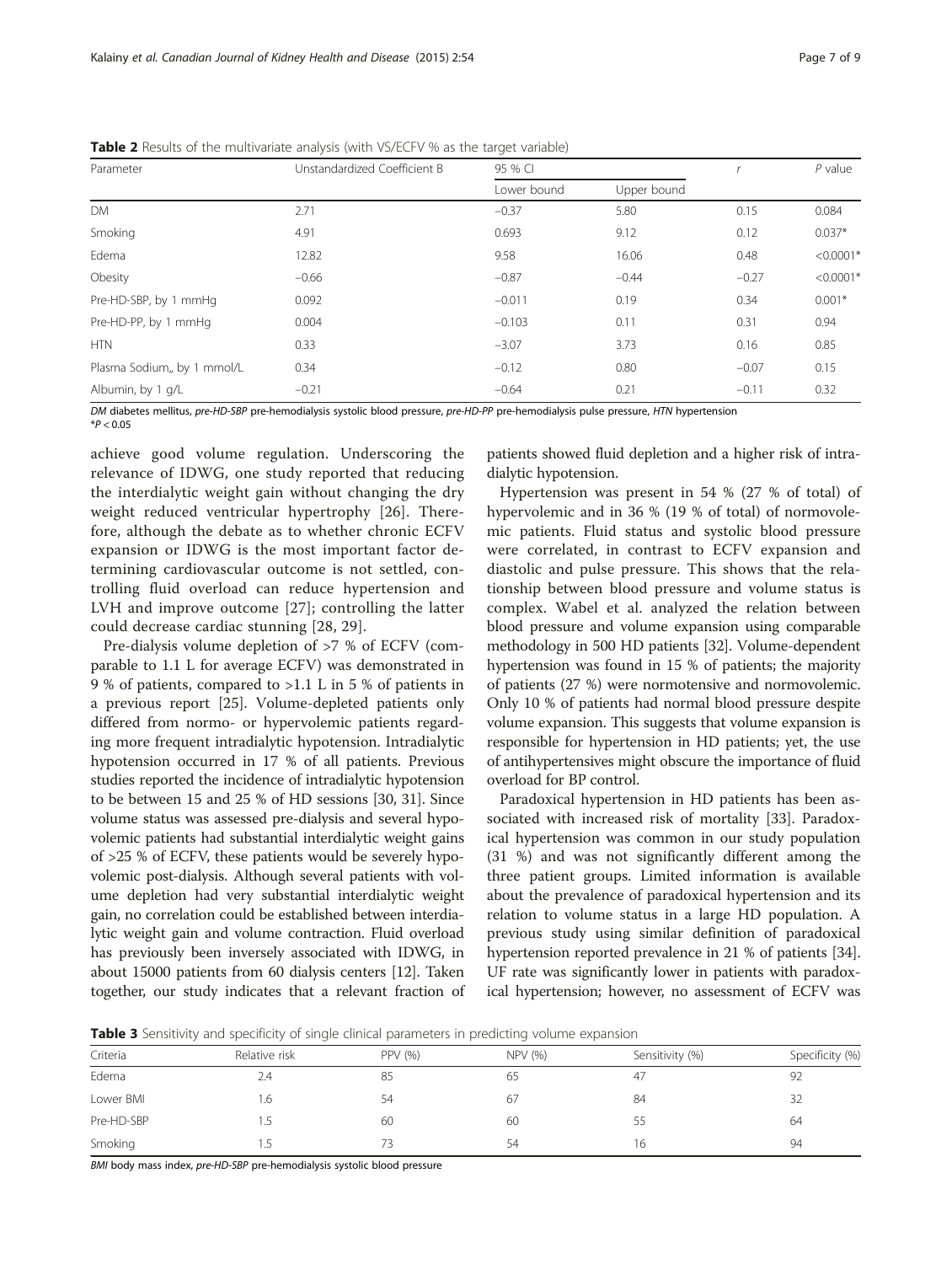<span id="page-7-0"></span>performed [[34](#page-8-0)]. Using several different definitions for paradoxical hypertension, other studies report incidence of 10–15 % [\[23\]](#page-8-0). A recent study reported a decline in the incidence of paradoxical hypertension with excessive ultrafiltration concluding that intradialytic hypertension may be a sign of volume expansion [[35](#page-8-0)]; ECFV was not assessed in that study. Altogether, our data indicate a high frequency of paradoxical hypertension but no clear association with volume expansion. Moreover, it underscores the need to understand this important problem with consequences for outcome better [[36](#page-8-0)].

In search for clinical and laboratory characteristics associated with volume status, multivariate regression analysis identified only four predictors for volume expansion (edema, lower BMI, higher SBP, and smoking). None of these parameters displayed both a good sensitivity and specificity. In our study, the presence of edema had a good positive predictive value. A previous study reported that pedal edema correlates well with cardiovascular risk factors and left ventricular mass, but it did not reflect volume in HD patients as assessed by cardiac biomarkers and echocardiography [[37](#page-8-0)]. Using a similar methodology in PD patients, multiple regression analysis revealed that DM, higher SBP, older age, male gender, lower serum albumin, and lower BMI were significant predictors for volume expansion [\[38\]](#page-8-0). It seems therefore that a set of parameters that can assist to better assess fluid volume in HD patients on clinical grounds cannot be formulated. In addition to the evaluation of specific clinical indicators of fluid overload, we related the clinically assessed volume status to the estimated normal ECFV and compared this with the volume status measured by the BCM. This yields the interesting observation that although there is a positive correlation between clinically assessed and BCM assessed volume status, clinical assessment indicated fluid overload at normovolemia assessed by BCM. Moreover, the slope between clinically assessed and BCM assessed VS was far below unity. This indicates that a clinical assessment is not precise and that severe fluid overload is underestimated.

Our study has several limitations. First of all, bioimpedance spectroscopy-based extracellular fluid volume assessment has an error of  $-0.4 \pm 1.4$  L compared to gold standard dilution methods [\[19](#page-8-0)]. The study did not separately assess the validity on the 120 healthy subjects in the study and the 32 HD patients. However, a recent review reported that radioisotope methods, previously considered the gold standard, have similar accuracy compared to bio-impedance in dialysis patients [\[39](#page-8-0)]. Moreover, bio-impedance is highly reproducible with inter-observer and intra-observer errors of less than 2 % [\[39](#page-8-0)]. The measurement was performed once, prior to the second dialysis session of the week. Although this could introduce some noise, it is not likely that it would affect our interpretation of the data. Finally, we cannot assure that different devices to assess fluid status and different methodology to calculate the normal ECFV or an individual would not lead to slightly different numerical results. It is considered not likely that the overall interpretation of the study would have been different.

#### **Conclusions**

In summary, using bio-impedance spectroscopy, we found that volume expansion is highly prevalent in our HD patients and volume contraction was also not uncommon. Intradialytic hypotension was more common in hypovolemic patients. Fluid volume expansion or contraction could not be reliably identified by clinical parameters, except that edema predicted fluid volume expansion. This study shows that bio-impedance can assist to determine volume status. Volume status, in turn, is not related to intradialytic weight gain and is unable to explain the high incidence of paradoxical hypertension. Whether volume expansion or contraction determined using bio-impedance is associated with worse outcome still needs to be determined.

#### Competing interests

The Northern Alberta Renal Program of Alberta Health Services provided financial support for the study. Fresenius provided the bio-impedance equipment for the study, however, had no role in the design of the study, the recruitment of patients, the data analysis, and the report. Ms. Kalainy has obtained travel support from Fresenius to present part of her data at the Am. Soc. Nephrology Meeting in Atlanta in 2013.

#### Authors' contributions

SK performed the measurements, analyzed the data, and drafted the manuscript. RR assisted in the study design, performed the measurements, and edited the manuscript. KJ edited the manuscript. NP assisted in data analysis and edited the manuscript. BB designed this study, assisted in data analysis, and drafted the manuscript. All authors read and approved the final manuscript.

#### Received: 18 June 2015 Accepted: 19 November 2015 Published online: 22 December 2015

#### References

- 1. Wizemann V, Schilling M. Dilemma of assessing volume state—the use and the limitations of a clinical score. Nephrol Dial Transplant. 1995;10(11):2114–7.
- 2. Braam B, Jindal K, Mees EJD. Hypertension and cardiovascular aspects of dialysis treatment: clinical management of volume control. vol Book, Whole. Pabst Science Publishers; 2011.
- 3. Leypoldt JK, Cheung AK, Delmez JA, Gassman JJ, Levin NW, Lewis JAB, et al. Relationship between volume status and blood pressure during chronic hemodialysis. Kidney Int. 2002;61(1):266–75.
- 4. Machek P, Jirka T, Moissl U, Chamney P, Wabel P. Guided optimization of fluid status in haemodialysis patients. Nephrol Dial Transplant. 2010;25(2): 538–44. doi:[10.1093/ndt/gfp487](http://dx.doi.org/10.1093/ndt/gfp487).
- 5. Voroneanu L, Cusai C, Hogas S, Ardeleanu S, Onofriescu M, Nistor I, et al. The relationship between chronic volume overload and elevated blood pressure in hemodialysis patients: use of bioimpedance provides a different perspective from echocardiography and biomarker methodologies. Int Urol Nephrol. 2010;42(3):789–97.
- 6. Kalantar-Zadeh K, Regidor DL, Kovesdy CP, Van Wyck D, Bunnapradist S, Horwich TB, et al. Fluid retention is associated with cardiovascular mortality in patients undergoing long-term hemodialysis. Circulation. 2009;119(5):671–9. doi:[10.1161/CIRCULATIONAHA.108.807362.](http://dx.doi.org/10.1161/CIRCULATIONAHA.108.807362)
- 7. Ozkahya M, Ok E, Toz H, Asci G, Duman S, Basci A, et al. Long-term survival rates in haemodialysis patients treated with strict volume control. Nephrol Dial Transplant. 2006;21(12):3506–13. doi[:10.1093/ndt/gfl487](http://dx.doi.org/10.1093/ndt/gfl487).